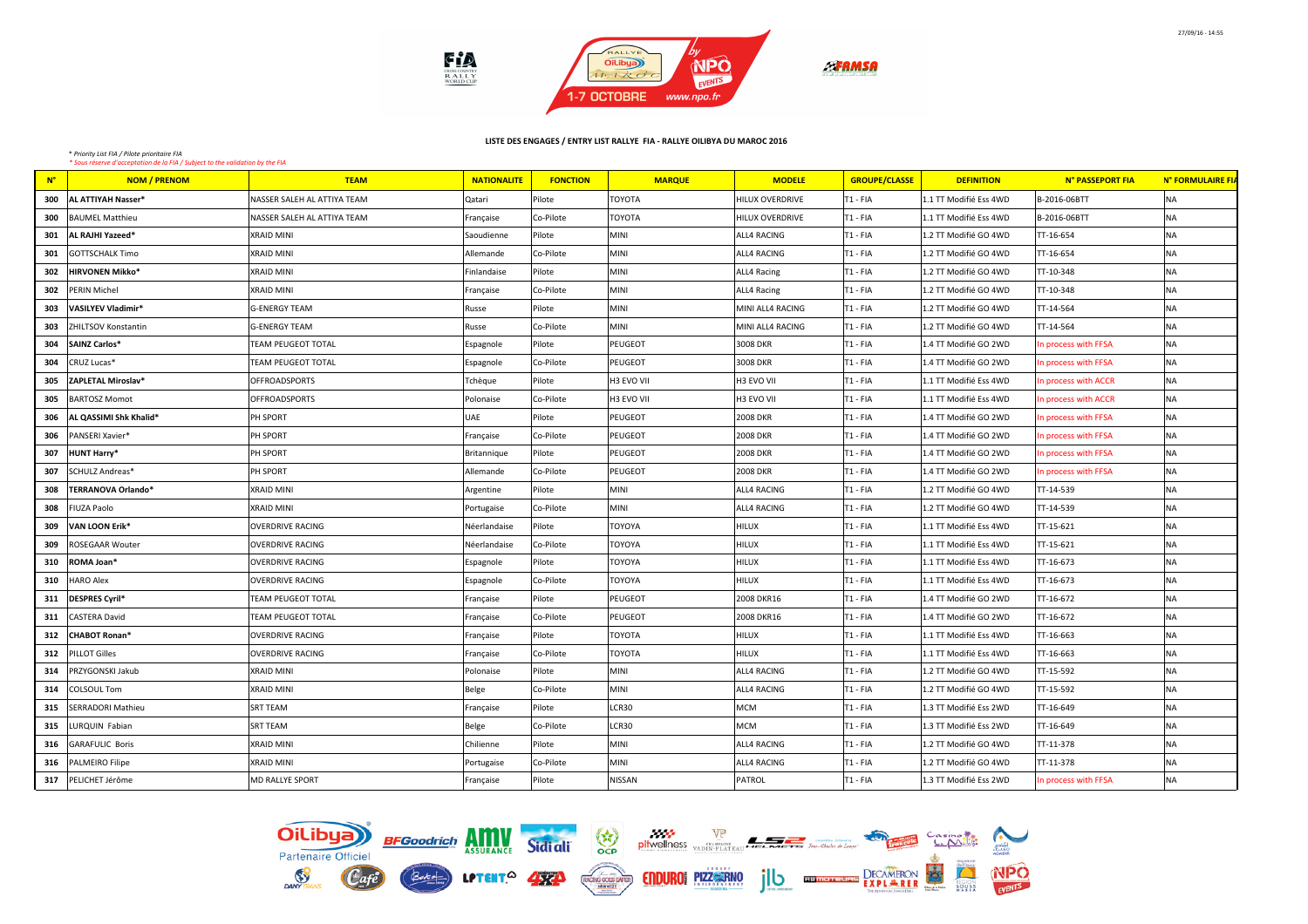

| $N^{\circ}$ | <b>NOM / PRENOM</b>                | <b>TEAM</b>                         | <b>NATIONALITE</b> | <b>FONCTION</b> | <b>MARQUE</b>         | <b>MODELE</b>    | <b>GROUPE/CLASSE</b> | <b>DEFINITION</b>      | N° PASSEPORT FIA     | N° FORMULAIRE FIA |
|-------------|------------------------------------|-------------------------------------|--------------------|-----------------|-----------------------|------------------|----------------------|------------------------|----------------------|-------------------|
| 317         | DECRE Eugénie                      | <b>MD RALLYE SPORT</b>              | Française          | Co-Pilote       | <b>NISSAN</b>         | PATROL           | T1 - FIA             | 1.3 TT Modifié Ess 2WD | n process with FFSA  | NA                |
| 318         | <b>HOUSIEAUX Dominique</b>         | <b>MD RALLYE SPORT</b>              | Française          | Pilote          | RENAULT               | <b>NR</b>        | $T1 - FIA$           | 1.3 TT Modifié Ess 2WD | TT-15-624            | <b>NA</b>         |
| 318         | <b>FAGOT Loic</b>                  | <b>MD RALLYE SPORT</b>              | Française          | Co-Pilote       | RENAULT               | NR               | $T1 - FIA$           | 1.3 TT Modifié Ess 2WD | TT-15-624            | <b>NA</b>         |
| 320         | SABATIER Jean-Antoine              | <b>BUGG'AFRIQUE</b>                 | Française          | Pilote          | <b>BUGGA'ONE</b>      | NR               | $T1 - FIA$           | 1.3 TT Modifié Ess 2WD | TT-TU-212            | NA                |
| 320         | RIZZARDI Agostino                  | <b>BUGG'AFRIQUE</b>                 | Italienne          | Co-Pilote       | <b>BUGGA'ONE</b>      | NR               | $T1 - FIA$           | 1.3 TT Modifié Ess 2WD | TT-TU-212            | <b>NA</b>         |
| 321         | <b>OUREDNICEK Tomas</b>            | <b>SOUTH RACING</b>                 | Tchèque            | Pilote          | FORD                  | RANGER           | $T1 - FIA$           | 1.1 TT Modifié Ess 4WD | 12 TT E 16           | <b>NA</b>         |
| 321         | <b>VACULIK Pavel</b>               | <b>SOUTH RACING</b>                 | Tchèque            | Co-Pilote       | <b>FORD</b>           | RANGER           | $T1 - FIA$           | 1.1 TT Modifié Ess 4WD | 12 TT E 16           | <b>NA</b>         |
| 322         | <b>SIREYJOL Patrick</b>            | <b>CUMMINS FRANCE</b>               | Française          | Pilote          | <b>BUGGY</b>          | LCR30            | $T1 - FIA$           | 1.3 TT Modifié Ess 2WD | n process with FFSA  | NA                |
| 322         | <b>BEGUIN François Xavier</b>      | <b>CUMMINS FRANCE</b>               | Belge              | Co-Pilote       | <b>BUGGY</b>          | LCR30            | T <sub>1</sub> - FIA | 1.3 TT Modifié Ess 2WD | n process with FFSA  | NA                |
| 323         | AL ATTIYAH Khalifa Saleh           | QATAR MOTOR & MOTORCYCLE FEDERATION | Qatari             | Pilote          | <b>TOYOTA</b>         | <b>HILUX</b>     | $T1 - FIA$           | 1.1 TT Modifié Ess 4WD | TT-15-623            | NA                |
| 323         | PREVOT Stéphane                    | QATAR MOTOR & MOTORCYCLE FEDERATION | Belge              | Co-Pilote       | <b>TOYOTA</b>         | <b>HILUX</b>     | $T1 - FIA$           | 1.1 TT Modifié Ess 4WD | TT-15-623            | NA                |
| 324         | CHOISEAU Jérémie                   | <b>MD RALLYE SPORT</b>              | Française          | Pilote          | <b>NISSAN</b>         | MICRA            | $T1 - FIA$           | 1.3 TT Modifié Ess 2WD | TT-15-625            | <b>NA</b>         |
| 324         | <b>DEBRON Arnaud</b>               | MD RALLYE SPORT                     | Française          | Co-Pilote       | NISSAN                | MICRA            | $T1 - FIA$           | 1.3 TT Modifié Ess 2WD | TT-15-625            | <b>NA</b>         |
| 326         | <b>WILLEMS Maik</b>                | <b>BASTION HOTELS DAKAR TEAM</b>    | Néerlandaise       | Pilote          | <b>TOYOTA</b>         | <b>HILUX</b>     | $T1 - FIA$           | 1.1 TT Modifié Ess 4WD | B2014-05BTT          | NA                |
| 326         | LANSER Peter                       | <b>BASTION HOTELS DAKAR TEAM</b>    | Néerlandaise       | Co-Pilote       | TOYOTA                | <b>HILUX</b>     | $T1 - FIA$           | 1.1 TT Modifié Ess 4WD | B2014-05BTT          | NA                |
| 328         | <b>WISSMANNS Rainer</b>            | <b>CUMMINS FRANCE</b>               | Allemande          | Pilote          | <b>TOYOTA</b>         | <b>HILUX</b>     | T1 - FIA             | 1.1 TT Modifié Ess 4WD | n process with FFSA  | <b>NA</b>         |
| 328         | <b>ROCHE Fabrice</b>               | <b>CUMMINS FRANCE</b>               | Française          | Co-Pilote       | <b>TOYOTA</b>         | <b>HILUX</b>     | T1 - FIA             | 1.1 TT Modifié Ess 4WD | In process with FFSA | <b>NA</b>         |
| 330         | VISY Michel                        | NEMESIS                             | Française          | Pilote          | <b>ROVER</b>          | <b>RR200</b>     | T1 - FIA             | 1.1 TT Modifié Ess 4WD | TT-15-628            | <b>NA</b>         |
| 330         | <b>DELLI ZOTTI Thierry</b>         | <b>NEMESIS</b>                      | Française          | Co-Pilote       | <b>ROVER</b>          | <b>RR200</b>     | $T1 - FIA$           | 1.1 TT Modifié Ess 4WD | TT-15-628            | <b>NA</b>         |
| 332         | <b>TRAGLIO Maurizio</b>            | <b>TECNOSPORT</b>                   | Italienne          | Pilote          | VM                    | <b>NR</b>        | $T1 - FIA$           | 1.2 TT Modifié GO 4WD  | TT-07-181            | <b>NA</b>         |
| 332         | MARONI Giuilia                     | <b>TECNOSPORT</b>                   | Italienne          | Co-Pilote       | VM                    | <b>NR</b>        | T1 - FIA             | 1.2 TT Modifié GO 4WD  | TT-07-181            | <b>NA</b>         |
| 333         | MOOIJ Jan                          | <b>MODITECH</b>                     | Néerlandaise       | Pilote          | <b>NISSAN</b>         | D22 PICK UP      | T1 - FIA             | 1.1 TT Modifié Ess 4WD | TT-12-401            | <b>NA</b>         |
| 333         | VAN KEMPEN Janine                  | <b>MODITECH</b>                     | Néerlandaise       | Co-Pilote       | <b>NISSAN</b>         | D22 PICK UP      | $T1 - FIA$           | 1.1 TT Modifié Ess 4WD | TT-12-401            | <b>NA</b>         |
| 335         | <b>SCHRODER Jurgen</b>             | <b>SOUTH RACING</b>                 | Allemande          | Pilote          | NISSAN                | <b>NAVARA</b>    | T <sub>1</sub> - FIA | 1.1 TT Modifié Ess 4WD | n process with DMSB  | <b>NA</b>         |
| 335         | SCHRODER Maximilian                | <b>SOUTH RACING</b>                 | Allemande          | Co-Pilote       | NISSAN                | NAVARA           | $T1 - FIA$           | 1.1 TT Modifié Ess 4WD | In process with DMSB | NA                |
| 336         | <b>BUNEL-GOURDY Thierry</b>        | <b>ST RACING</b>                    | Française          | Pilote          | <b>JMS</b>            | <b>COMET</b>     | T <sub>1</sub> - FIA | 1.4 TT Modifié GO 2WD  | TT-15-639            | NA                |
| 336         | BUNEL-GOURDY Sophie                | <b>ST RACING</b>                    | Française          | Co-Pilote       | <b>JMS</b>            | <b>COMET</b>     | T1 - FIA             | 1.4 TT Modifié GO 2WD  | TT-15-639            | <b>NA</b>         |
| 337         | MARTINS Alejandro Manuel Rodrigues | <b>MRACING PORTUGAL</b>             | Portugaise         | Pilote          | <b>TOYOTA</b>         | Hilux            | T1 - FIA             | 1.1 TT Modifié Ess 4WD | TT-14-571            | NA                |
| 337         | <b>VELOSA Pedro</b>                | <b>MRACING PORTUGAL</b>             | Portugaise         | Co-Pilote       | <b>TOYOTA</b>         | Hilux            | $T1 - FIA$           | 1.1 TT Modifié Ess 4WD | TT-14-571            | <b>NA</b>         |
| 339         | LACHAUME Pierre                    | MD RALLYE SPORT                     | Française          | Pilote          | <b>TEILHOL</b>        | RODEO            | T1 - FIA             | 1.3 TT Modifié Ess 2WD | n process with FFSA  | NA                |
| 339         | LARROQUE Pascal                    | <b>MD RALLYE SPORT</b>              | Française          | Co-Pilote       | <b>TEILHOL</b>        | RODEO            | $T1 - FIA$           | 1.3 TT Modifié Ess 2WD | n process with FFSA  | <b>NA</b>         |
| 340         | AL-MANNAI Mohammed                 | 4WD JATON RACING TEAM               | Qatari             | Pilote          | CHEVROLET BUFFY PROTO | 4WD JATON RACING | T1 - FIA             | 1.3 TT Modifié Ess 2WD | TT-15-595            | NA                |
|             | 340 ALOUH Feras                    | 4WD JATON RACING TEAM               | Jordanienne        | Co-Pilote       | CHEVROLET BUFFY PROTO | 4WD JATON RACING | T1 - FIA             | 1.3 TT Modifié Ess 2WD | TT-15-595            | <b>NA</b>         |

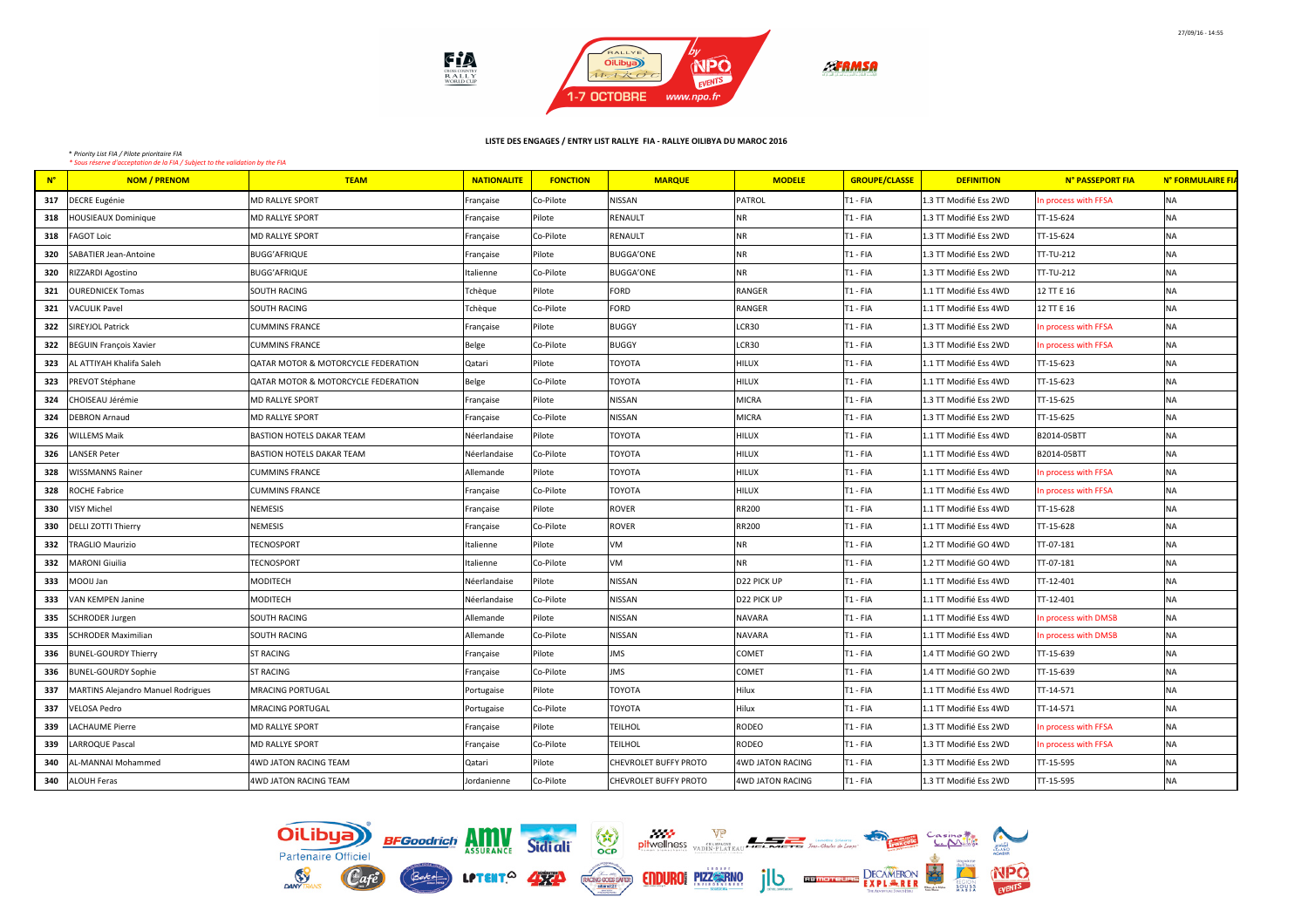

| $N^{\circ}$ | <b>NOM / PRENOM</b>           | <b>TEAM</b>                | <b>NATIONALITE</b> | <b>FONCTION</b> | <b>MARQUE</b>     | <b>MODELE</b>       | <b>GROUPE/CLASSE</b> | <b>DEFINITION</b>      | N° PASSEPORT FIA    | N° FORMULAIRE FIA |
|-------------|-------------------------------|----------------------------|--------------------|-----------------|-------------------|---------------------|----------------------|------------------------|---------------------|-------------------|
| 342         | <b>ABUISSA Mohamed</b>        | <b>XRAID MINI</b>          | l Qatari           | Pilote          | <b>MINI</b>       | ALL4 RACING         | T1 - FIA             | 1.2 TT Modifié GO 4WD  | TT-16-655           | <b>NA</b>         |
| 342         | <b>BEIER Philipp</b>          | <b>XRAID MINI</b>          | Allemande          | Co-Pilote       | <b>MINI</b>       | ALL4 RACING         | T1 - FIA             | 1.2 TT Modifié GO 4WD  | TT-16-655           | NA                |
| 344         | <b>IMSCHOOT Erwin</b>         | <b>ST RACING</b>           | Belge              | Pilote          | <b>FOUQUET</b>    | <b>WB11Z5</b>       | T1 - FIA             | 1.4 TT Modifié GO 2WD  | TT-12-434           | NA                |
| 344         | <b>MSCHOOT Olivier</b>        | <b>ST RACING</b>           | Belge              | Co-Pilote       | <b>FOUQUET</b>    | <b>WB11Z5</b>       | T1 - FIA             | 1.4 TT Modifié GO 2WD  | TT-12-434           | <b>NA</b>         |
| 347         | DE LORENZO Dario              | JAZZ TECH OFF ROAD         | Italienne          | Pilote          | <b>ISUZU</b>      | D-MAX               | T1 - FIA             | 1.2 TT Modifié GO 4WD  | TT-14-511           | <b>NA</b>         |
| 347         | DE LORENZO Aldo               | JAZZ TECH OFF ROAD         | Italienne          | Co-Pilote       | <b>ISUZU</b>      | D-MAX               | T1 - FIA             | 1.2 TT Modifié GO 4WD  | TT-14-511           | NA                |
| 348         | <b>LORGE Frank</b>            | <b>BW TEAM</b>             | Belge              | Pilote          | <b>BOWLER</b>     | WILDCAT200          | T <sub>1</sub> - FIA | 1.1 TT Modifié Ess 4WD | TT-07-132           | NA                |
| 348         | <b>MELIN Arnaud</b>           | <b>BW TEAM</b>             | Belge              | Co-Pilote       | <b>BOWLER</b>     | WILDCAT200          | T <sub>1</sub> - FIA | 1.1 TT Modifié Ess 4WD | TT-07-132           | NA                |
| 349         | <b>BALOCCHI Francis</b>       | <b>SODICARS RACING</b>     | Française          | Pilote          | <b>SARAF BUFF</b> | <b>BUGGY BV2-2</b>  | T1 - FIA             | 1.3 TT Modifié Ess 2WD | n process with FFSA | <b>NA</b>         |
| 349         | NORMAND-COURIVAUD Jean pierre | <b>SODICARS RACING</b>     | Française          | Co-Pilote       | <b>SARAF BUFF</b> | <b>BUGGY BV2-1</b>  | T <sub>1</sub> - FIA | 1.3 TT Modifié Ess 2WD | n process with FFSA | NA                |
| 351         | <b>GARCES Hernan</b>          | <b>SOUTH RACING</b>        | Chilienne          | Pilote          | <b>FORD</b>       | RANGER              | T1 - FIA             | 1.1 TT Modifié Ess 4WD | 4 TT 16 659         | NA                |
| 351         | LATRACH Juan Pablo            | <b>SOUTH RACING</b>        | Chilienne          | Co-Pilote       | FORD              | RANGER              | T1 - FIA             | 1.1 TT Modifié Ess 4WD | 4 TT 16 659         | NA                |
| 352         | <b>CASELLA Valentina</b>      | <b>TECNOSPORT</b>          | Italienne          | Pilote          | NISSAN            | NR                  | T <sub>1</sub> - FIA | 1.1 TT Modifié Ess 4WD | TT-16-661           | NA                |
| 352         | <b>BRIANI Rudy</b>            | <b>TECNOSPORT</b>          | Italienne          | Co-Pilote       | NISSAN            | <b>NR</b>           | T <sub>1</sub> - FIA | 1.1 TT Modifié Ess 4WD | TT-16-661           | NA                |
| 353         | HAMAGUCHI Keiko               | <b>DR KEIKO</b>            | Japonaise          | Pilote          | TOYOTA            | <b>FJ CRUISER</b>   | T <sub>1</sub> - FIA | 1.1 TT Modifié Ess 4WD | TT-14-540           | <b>NA</b>         |
| 353         | <b>FIORI Umberto</b>          | <b>DR KEIKO</b>            | Italienne          | Co-Pilote       | <b>TOYOTA</b>     | <b>FJ CRUISER</b>   | T <sub>1</sub> - FIA | 1.1 TT Modifié Ess 4WD | TT-14-540           | <b>NA</b>         |
| 355         | MARTINEAU Jean-Luc            | <b>SODICARS RACING</b>     | Française          | Pilote          | <b>SARAF BUFF</b> | <b>BUGGY BV2-1</b>  | T1 - FIA             | 1.3 TT Modifié Ess 2WD | TT-15-638           | NA                |
| 355         | <b>TOTAIN Dominique</b>       | <b>SODICARS RACING</b>     | Française          | Co-Pilote       | <b>SARAF BUFF</b> | <b>BUGGY BV2-1</b>  | T <sub>1</sub> - FIA | 1.3 TT Modifié Ess 2WD | TT-15-638           | NA                |
| 360         | <b>SEAIDAN Yasir</b>          | <b>GENERATION 4X4</b>      | Saoudienne         | Pilote          | TOYOTA            | LAND CRUISER 200    | T <sub>2</sub> - FIA | 2.2 TT de Série GO     | TT-16-650           | T2-2010           |
| 360         | <b>KYZRICH Aleksei</b>        | <b>GENERATION 4X4</b>      | <b>NR</b>          | Co-Pilote       | TOYOTA            | LAND CRUISER 200    | T <sub>2</sub> - FIA | 2.2 TT de Série GO     | TT-16-650           | T2-2010           |
| 361         | <b>ABDULLA Adel</b>           | OX RALLY TEAM              | Qatari             | Pilote          | <b>NISSAN</b>     | <b>NR</b>           | T <sub>2</sub> - FIA | 2.1 TT de Série Ess    | TT-16-647           | T2-2016           |
| 361         | DELAUNAY Sébastien            | <b>QX RALLY TEAM</b>       | Française          | Co-Pilote       | NISSAN            | <b>NR</b>           | T <sub>2</sub> - FIA | 2.1 TT de Série Ess    | TT-16-647           | T2-2016           |
| 362         | AL-HARQAN Mohammed            | 4WD JATON RACING TEAM      | Qatari             | Pilote          | TOYOTA            | LAND CRUISER 120    | T <sub>2</sub> - FIA | 2.2 TT de Série GO     | TT-09-252           | $T-1114$          |
| 362         | AL-KUWARI Nasser              | 4WD JATON RACING TEAM      | Qatari             | Co-Pilote       | TOYOTA            | LAND CRUISER 120    | T <sub>2</sub> - FIA | 2.2 TT de Série GO     | TT-09-252           | $T-1114$          |
| 364         | <b>ABYKAYEV Marat</b>         | OFF ROAD KAZAKHSTAN        | Kazakh             | Pilote          | TOYOTA            | LAND CRUISER 200    | T <sub>2</sub> - FIA | 2.2 TT de Série GO     | TT-16-651           | T2-2010           |
| 364         | CHIPENKO Andrei               | <b>OFF ROAD KAZAKHSTAN</b> | Kirghize           | Co-Pilote       | <b>TOYOTA</b>     | LAND CRUISER 200    | T <sub>2</sub> - FIA | 2.2 TT de Série GO     | TT-16-651           | T2-2010           |
| 365         | SALEH Abdullah                | 4WD JATON RACING TEAM      | Saoudienne         | Pilote          | TOYOTA            | LAND CRUISER 155    | T <sub>2</sub> - FIA | 2.2 TT de Série GO     | TT-16-658           | T2-2011           |
| 365         | <b>ORR Michael</b>            | 4WD JATON RACING TEAM      | Anglaise           | Co-Pilote       | TOYOTA            | LAND CRUISER 155    | T <sub>2</sub> - FIA | 2.2 TT de Série GO     | TT-16-658           | T2-2011           |
| 367         | KONISHI Masatoshi             | MANTE CORPORATION          | Japonaise          | Pilote          | D-MAX             | <b>ISUZU</b>        | T <sub>2</sub> - FIA | 2.2 TT de Série GO     | TT-15-627           | T2-2013           |
| 367         | SUGIMURA Takuya               | MANTE CORPORATION          | Japonaise          | Co-Pilote       | D-MAX             | <b>ISUZU</b>        | T <sub>2</sub> - FIA | 2.2 TT de Série GO     | TT-15-627           | T2-2013           |
| 368         | <b>FALLOUX Nicolas</b>        | <b>GENERATION 4X4</b>      | Française          | Pilote          | <b>TOYOTA</b>     | LAND CUISER KDJ 120 | T <sub>2</sub> - FIA | 2.2 TT de Série GO     | TT-06-052           | T-1114            |
| 368         | DE ROISSARD Antonia           | <b>GENERATION 4X4</b>      | Française          | Co-Pilote       | TOYOTA            | LAND CUISER KDJ 120 | T <sub>2</sub> - FIA | 2.2 TT de Série GO     | TT-06-052           | $T-1114$          |
| 369         | PIANA Marco                   | <b>XTREME PLUS</b>         | Française          | Pilote          | <b>TOYOTA</b>     | LAND CRUISER        | T <sub>2</sub> - FIA | 1.2 TT Modifié GO 4WD  | TT-11-371           | $T-1114$          |